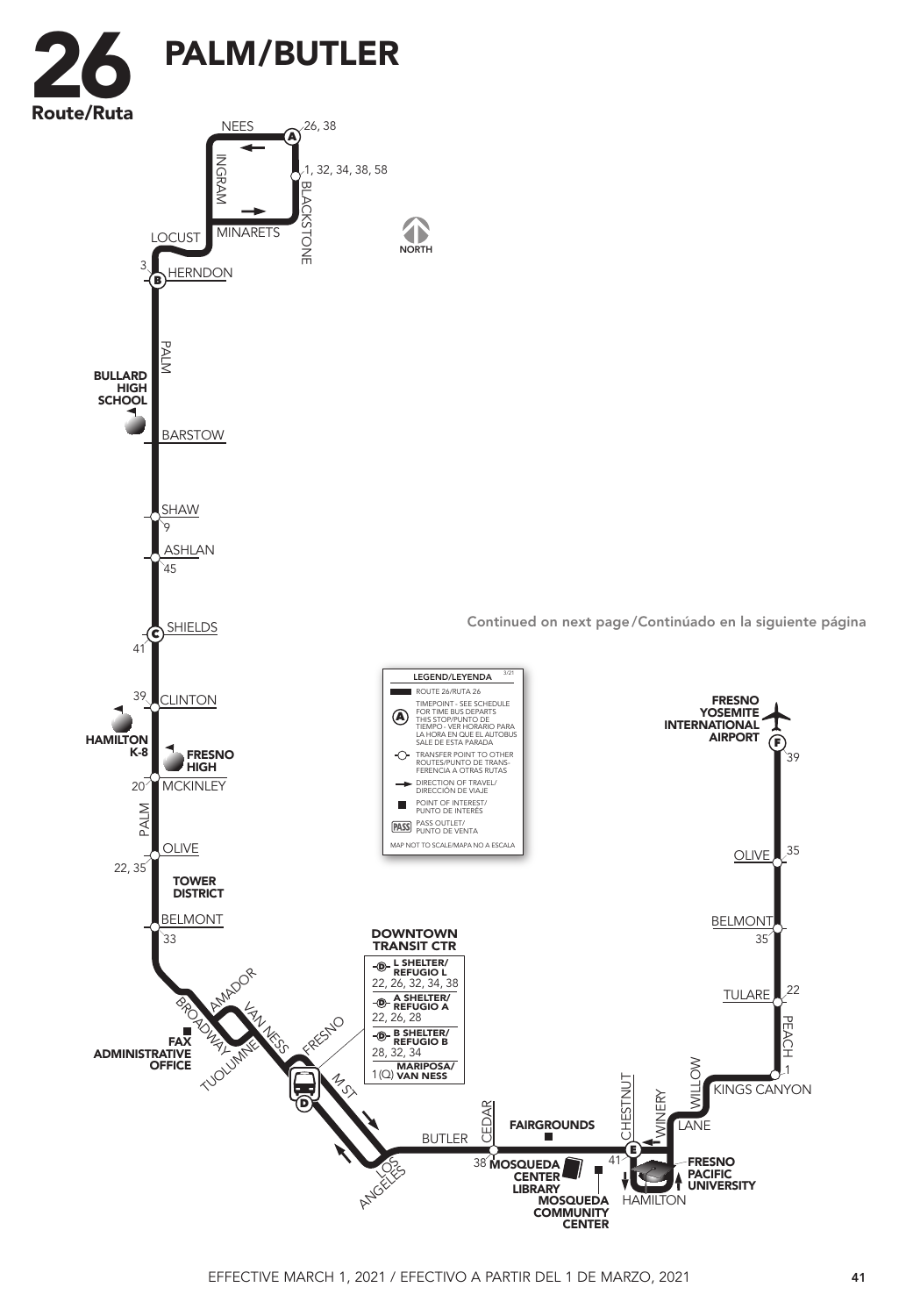|                        | PALM/BUTLER South eastbound/En direccion sur este |                | <b>WEEKDAYS/DÍAS DE SEMANA</b> |                 |                                          |  |  |  |  |
|------------------------|---------------------------------------------------|----------------|--------------------------------|-----------------|------------------------------------------|--|--|--|--|
| <b>NEES</b>            | <b>PALM</b>                                       | <b>PALM</b>    | <b>SHELTER</b>                 | <b>BUTLER</b>   | <b>FRESNO</b>                            |  |  |  |  |
| <b>BLACKSTONE</b>      | <b>HERNDON</b>                                    | <b>SHIELDS</b> | L                              | <b>CHESTNUT</b> | <b>AIRPORT</b>                           |  |  |  |  |
| ◉                      | ◉                                                 | $\bigodot$     | $\bm{\mathsf{\Theta}}$         | ◉               | $\bm{\mathop{\textcircled{\textsf{F}}}}$ |  |  |  |  |
| --                     |                                                   | --             | 6:08                           | 6:21            | 6:38                                     |  |  |  |  |
| 6:05                   |                                                   |                | 6:38                           | 6:51<br>7:08    | 7:08<br>7:25                             |  |  |  |  |
| 6:33                   | 6:18<br>6:46                                      | 6:33<br>7:01   | 6:55<br>7:23                   | 7:38            | 7:55                                     |  |  |  |  |
| 6:57                   | 7:10                                              | 7:25           | 7:47                           | 8:02            | 8:25                                     |  |  |  |  |
| 7:27<br>7:59           | 7:40<br>8:10                                      | 7:55<br>8:25   | 8:17<br>8:47                   | 8:32<br>9:02    | 8:55<br>9:25                             |  |  |  |  |
| 8:29                   | 8:40                                              | 8:55           | 9:17                           | 9:32            | 9:55                                     |  |  |  |  |
| 8:59                   | 9:10                                              | 9:25           | 9:47                           | 10:02           | 10:25                                    |  |  |  |  |
| 9:29<br>9:59           | 9:40                                              | 9:55           | 10:17                          | 10:32           | 10:55                                    |  |  |  |  |
| 10:29                  | 10:10<br>10:40                                    | 10:25<br>10:55 | 10:47<br>11:17                 | 11:02<br>11:32  | 11:25<br>11:55                           |  |  |  |  |
| 10:59                  | 11:10                                             | 11:25          | 11:47                          | 12:02           | 12:25                                    |  |  |  |  |
| 11:29                  | 11:40                                             | 11:55          | 12:17                          | 12:32           | 12:55                                    |  |  |  |  |
| 11:59<br>12:29         | 12:10<br>12:40                                    | 12:25<br>12:55 | 12:47<br>1:17                  | 1:02<br>1:32    | 1:25<br>1:55                             |  |  |  |  |
| 12:59                  | 1:10                                              | 1:25           | 1:47                           | 2:02            | 2:25                                     |  |  |  |  |
| 1:29                   | 1:40                                              | 1:55           | 2:17                           | 2:32            | 2:55                                     |  |  |  |  |
| 1:59                   | 2:10                                              | 2:25           | 2:47                           | 3:02            | 3:25                                     |  |  |  |  |
| 2:29<br>2:59           | 2:40<br>3:10                                      | 2:55<br>3:25   | 3:17<br>3:47                   | 3:32<br>4:02    | 3:55<br>4:25                             |  |  |  |  |
| 3:29                   | 3:40                                              | 3:55           | 4:17                           | 4:32            | 4:55                                     |  |  |  |  |
| 3:59                   | 4:10                                              | 4:25           | 4:47                           | 5:02            | 5:25                                     |  |  |  |  |
| 4:29                   | 4:40                                              | 4:55           | 5:17                           | 5:32            | 5:55                                     |  |  |  |  |
| 4:59<br>5:29           | 5:10<br>5:40                                      | 5:25<br>5:55   | 5:47<br>6:12                   | 6:02            | 6:25                                     |  |  |  |  |
| 5:59                   | 6:10                                              | 6:25           | 6:47                           | 7:01            | 7:24                                     |  |  |  |  |
| 6:27                   | 6:38                                              | 6:52           | 7:09                           |                 |                                          |  |  |  |  |
| 7:25<br>8:27           | 7:36<br>8:38                                      | 7:50<br>8:52   | 8:12<br>9:14                   | 8:25<br>9:27    | 8:42<br>9:44                             |  |  |  |  |
| 9:27                   | 9:38                                              | 9:52           | 10:09                          |                 |                                          |  |  |  |  |
| <b>SAT-SUN/SAB-DOM</b> |                                                   |                |                                |                 |                                          |  |  |  |  |
|                        |                                                   |                | 7:13                           | 7:26            | 7:43                                     |  |  |  |  |
| 7:28                   | 7:38                                              | 7:51           | 7:43<br>8:13                   | 7:56<br>8:26    | 8:13<br>8:43                             |  |  |  |  |
| 7:58                   | 8:08                                              | 8:21           | 8:43                           | 8:56            | 9:13                                     |  |  |  |  |
| 8:28                   | 8:38                                              | 8:51           | 9:13                           | 9:26            | 9:43                                     |  |  |  |  |
| 8:58<br>9:28           | 9:08<br>9:38                                      | 9:21<br>9:51   | 9:43<br>10:13                  | 9:56<br>10:26   | 10:13<br>10:43                           |  |  |  |  |
| 9:58                   | 10:08                                             | 10:21          | 10:43                          | 10:56           | 11:13                                    |  |  |  |  |
| 10:28                  | 10:38                                             | 10:51          | 11:13                          | 11:26           | 11:43                                    |  |  |  |  |
| 10:58                  | 11:08                                             | 11:21          | 11:43                          | 11:56           | 12:13                                    |  |  |  |  |
| 11:28<br>11:58         | 11:38<br>12:08                                    | 11:51<br>12:21 | 12:13<br>12:43                 | 12:26<br>12:56  | 12:43<br>1:13                            |  |  |  |  |
| 12:28                  | 12:38                                             | 12:51          | 1:13                           | 1:26            | 1:43                                     |  |  |  |  |
| 12:58                  | 1:08                                              | 1:21           | 1:43                           | 1:56            | 2:13                                     |  |  |  |  |
| 1:28                   | 1:38                                              | 1:51           | 2:13                           | 2:26            | 2:43                                     |  |  |  |  |
| 1:58<br>2:28           | 2:08<br>2:38                                      | 2:21<br>2:51   | 2:43<br>3:13                   | 2:56<br>3:26    | 3:13<br>3:43                             |  |  |  |  |
| 2:58                   | 3:08                                              | 3:21           | 3:43                           | 3:56            | 4:13                                     |  |  |  |  |
| 3:28                   | 3:38                                              | 3:51           | 4:13                           | 4:26            | 4:43                                     |  |  |  |  |
| 3:58                   | 4:08                                              | 4:21<br>4:51   | 4:43                           | 4:56            | 5:13                                     |  |  |  |  |
| 4:28<br>4:58           | 4:38<br>5:08                                      | 5:21           | 5:13<br>5:43                   | 5:26<br>5:56    | 5:43<br>6:13                             |  |  |  |  |
| 5:28                   | 5:38                                              | 5:51           | 6:13                           | 6:26            | 6:43                                     |  |  |  |  |
| 5:58                   | 6:08                                              | 6:20           | 6:33                           |                 |                                          |  |  |  |  |
| 6:27                   | 6:37                                              | 6:49           | 7:02                           | $\overline{a}$  | $\overline{a}$                           |  |  |  |  |